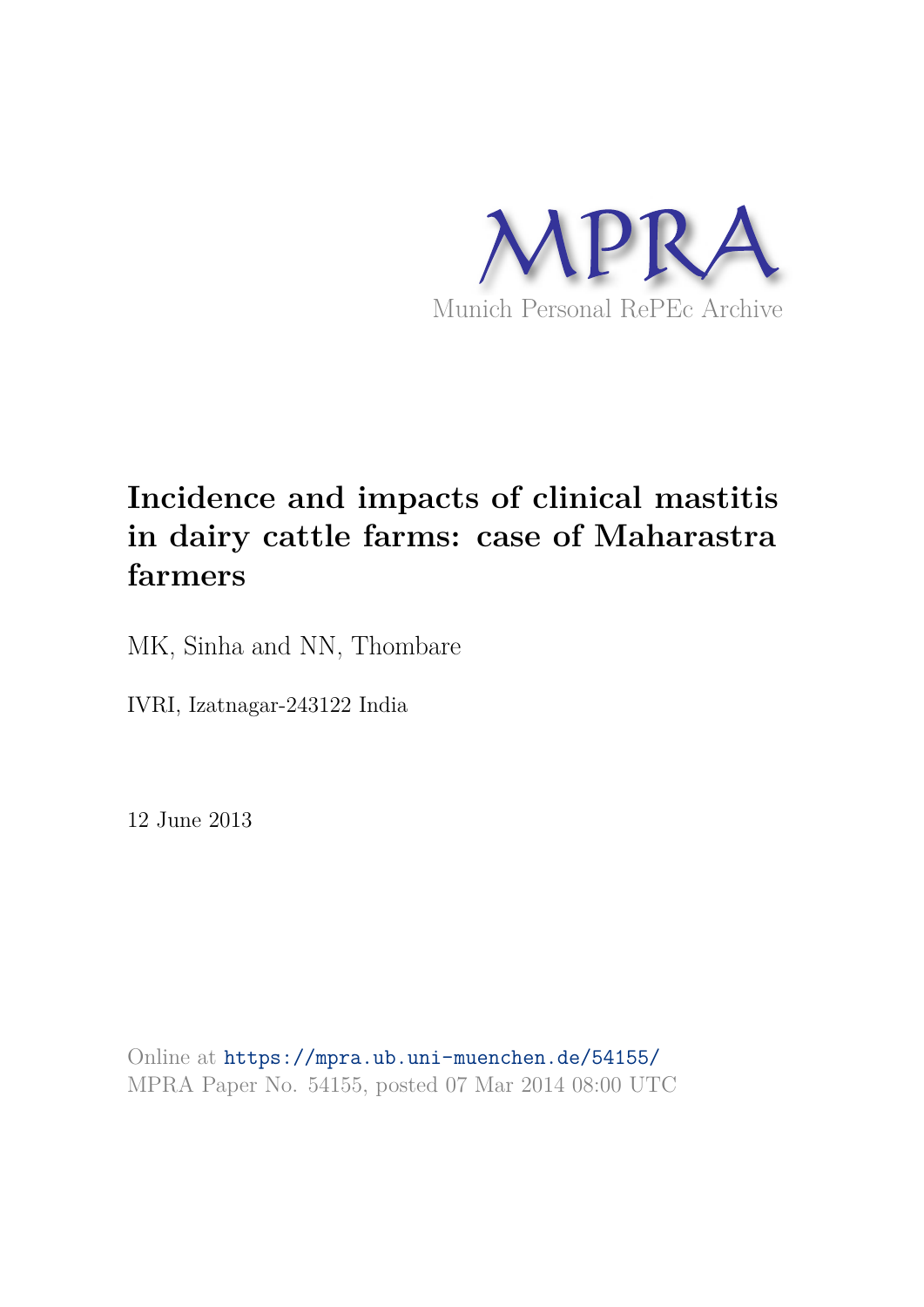# **INCIDENCE AND IMPACTS OF CLINICAL MASTITIS IN DAIRY CATTLE FARMS: CASE OF MAHARASTRA FARMERS Mukesh Kumar Sinha<sup>1</sup> and N.N.Thombare Livestock Economics and Statistics Division, IVRI, IZATNAGAR, BAREILLY-243122 INDIA**

## **Abstract**

A cross sectional farm sample survey was conducted to assess the consequences of mastitis on farmer's economy. Daily milk records of 187 animals from 28 farms were investigated by personal interview methods. Extra-resources used for the treatment and reduced revenues in terms of production were quantified and aggregated. The overall loss of mastitis from dairy animals was recorded Rs.1390.46 per lactation, in which 48.53 percent was from milk loss followed by veterinary expenses (36.57%), and additional cost of labour . Greater loss in crossbred due to its high production yield affected during the mastitis period. The cost of treating an animal is Rs. 508.52, includes cost of medicine (31.10 %) and services (5.47%). In farmer's perception, inadequate sanitation, hygiene and veterinary services were the major factors responsible for occurrence of the disease. Therefore effective extension strategy suggested to make farmer aware to reduce incidence and improving profit margin of the farmer.

**Key words**: Economics, Incidence, mastitis, loss, dairy animal.

#### **Introduction**

 Mastitis in dairy animals is considered one of the costly production diseases. And it causes enormous loss to the dairy industry (Bardhan, 2013; Mathew and Menon, 2008). The losses are the potential revenues not earned, while the control costs are actual expenditures related to treatments, preventive measures, and extra labour used by them (McInerney *et al* 2002). The economic calculations of production losses and knowledge of the cost component are the essentials in farmer decision to develop control mechanism. Many studies has been taken on preventive and microbial aspects of this disease as well simulative form and few study based on field data to estimate production related loss and treatment cost (Hogeveen, 2005; Sinha *et al,* 2012, 2014; Selvaraju, 2013). Factors affecting mastitis highly depends upon type of breed, stage of lactation; managerial practice, awareness and level of education of the dairy farmers. Effect of economic loss found considerate in terms of production loss, treatment cost and skilled labour cost

<sup>&</sup>lt;sup>1</sup> Corresponding Author Address: Senior Scientist, Directorate of Water Management (ICAR), Chandrasekharpur, Bhubaneswar-751023 India. Email[:drmukesh@scientist.com.](mailto:drmukesh@scientist.com)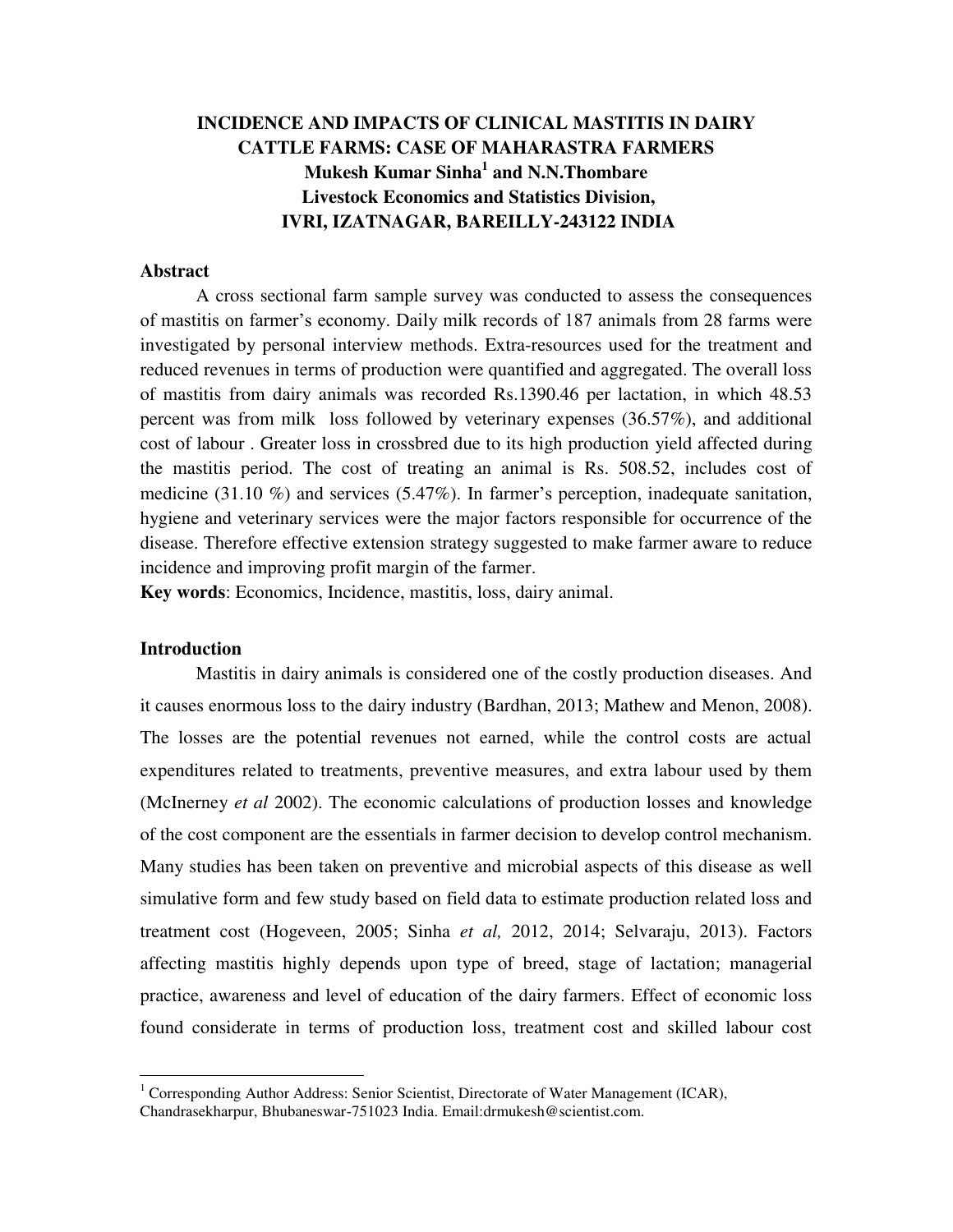(Thombare and Sinha, 2009). The present study analyzing the incidence and economics of mastitis in terms of production effects and profit margin of managed farm in Pune district of Maharastra. Quantification of such economic loss from a disease not only helps to take preventive measure but also an extent to avoid loss and improving the profit margin to the farm owners.

#### **Materials and Methods:**

Farm Sample data of 187 mastitis animals from 28 farms were collected during 2006-07 from villages across Baramati and Daund blocks of Pune district. To assess the incidence and effects of mastitis, extra-resources used and reduced revenues were quantified and aggregated. The costs are the expenditures made as per standard treatment, prevention and extra labour used for the disease. To keep the variation in milk yield minimum 15 day's milk yields before and after the treatment was recorded. For calculating the losses due to mastitis disease data like average daily milk yield, price of the milk per liter, reduction in the milk yield during the affected periods, number of days of illness, discarded milk during affected periods, medicine charges, veterinary charges, labour charges, stall hygiene and milk hygiene were collected from the sample farmers. The loss of milk during treatment period was calculated by the difference between average milk potential of each animal before and after treatment and it was multiplied by the milk price to arrive at value of milk loss due to mastitis. All these factors were converted into monetary terms and the loss due to mastitis disease was calculated by adding all these factors.

Loss due to mastitis  $= f$  (Yield loss, discarded milk, veterinary services, medicine charges, Stall hygiene, milk hygiene and labor charges).

## **Result and discussion**

# **Social attribute of farm owners :**

The socio economic characteristics of an individual are very much linked with respondent's maturity to take decision, physical well being, work efficiency and level to tackle the farm adversaries. The farmer status and practices has been recorded and found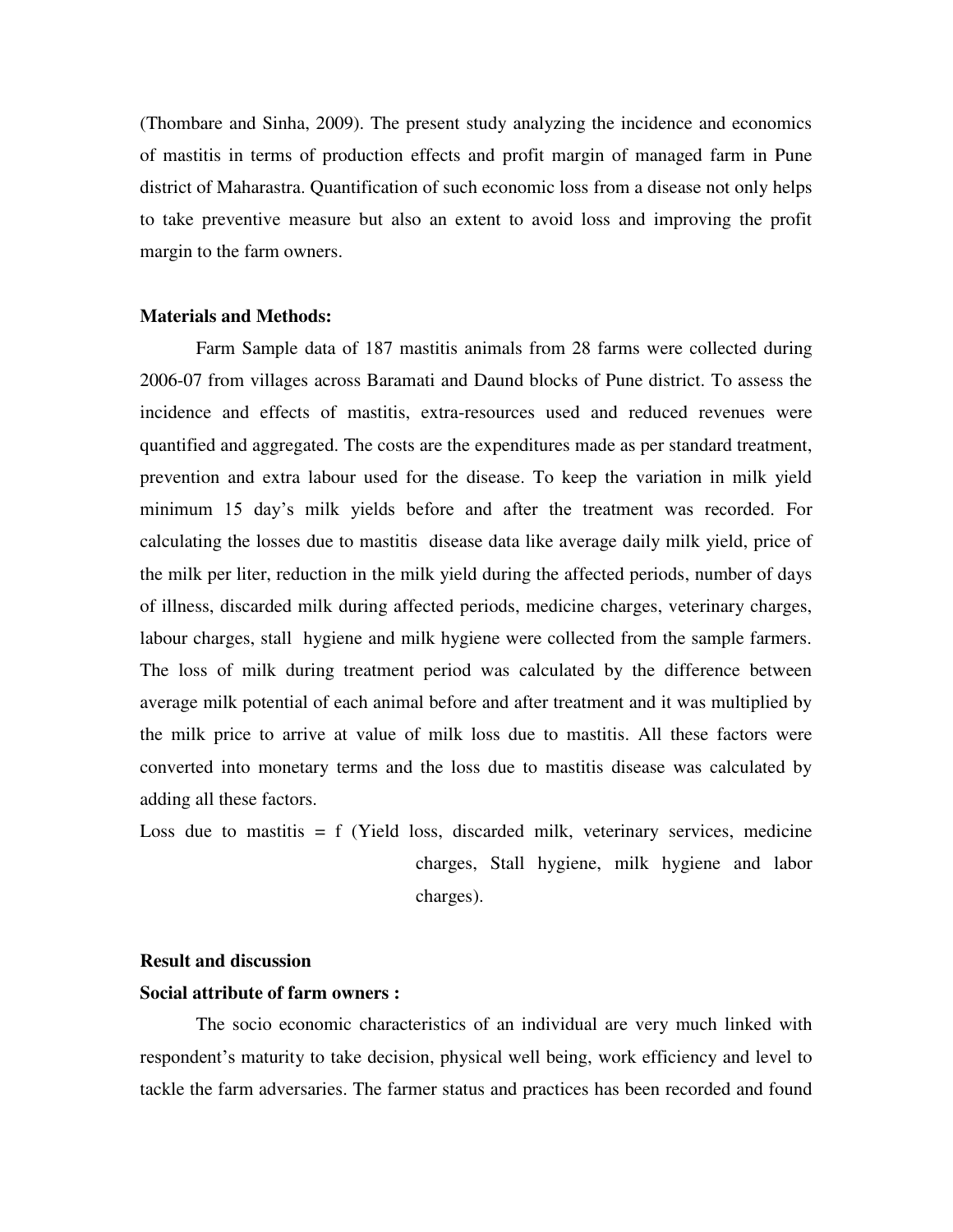that majority (71.83 %) respondents are of middle age groups (30-50 years) and most of them are literate up to high school education. It means working class groups can understand the importance of improved production practices. Grazing was not commonly practiced in the area and 90 percent farm feeding practices are of stall fed category. Still 39.29 percent owner maintain kaccha house for their cattle and 7.14 were unable to affords a shed for their animal reflect owner poor resource base and weak basic infrastructure.

## **Incidence of mastitis:**

The incidence of mastitis cases distributed over season, stage of lactation and type of animal are presented in table 1. Incidence was 9.88% and 6.66% for crossbred cows and buffaloes respectively. The findings were of similar line to those reported by Sachin and Gokhale (2006). Less incidence of mastitis in buffaloes has also been reported by Saini, *et al* (1994), which could be attributed to the thick and compact epithelium, thick keratin layer and thick muscle sphincter in streak canal of buffalo as compared to that of cross bred cows (Kumar, 1988). Number of clinical mastitis cases differed significantly over different seasons and stage of lactation. Incidence was high during rainy season (92 cases), followed by winter (52 cases) and summer (43 cases). Animals in 30 to 90 days of lactation had higher (83) clinical mastitis cases followed up to 39 days lactation, where 63 mastitis cases are reported. This reflects from the sample that as lactation days advances, chances of the disease occurrence is being reduced.

| Season       | No. of mastitis | of<br>Stage | No. of mastitis | Animal           | Incidence |
|--------------|-----------------|-------------|-----------------|------------------|-----------|
|              | affected        | Lactation   | affected        |                  | $(\%)$    |
|              | animals         |             | animals         |                  |           |
| Monsoon      | 92              | Up to $30$  | 63              | Cross bred       | 9.88      |
| $(June-Sep)$ |                 | days        |                 | Cows             |           |
| Winter       | 52              | 30-90 days  | 86              | Indigenous       |           |
| $(Oct.-Jan)$ |                 |             |                 | $\text{Cow*}$    |           |
| Summer       | 43              | 90 days     | 38              | <b>Buffaloes</b> | 6.66      |
| Feb.-May)    |                 | and above   |                 |                  |           |

**Table 1: Mastitis case distributed over season and stage of lactation** 

\*No indigenous cow was reported in the sample having mastitis.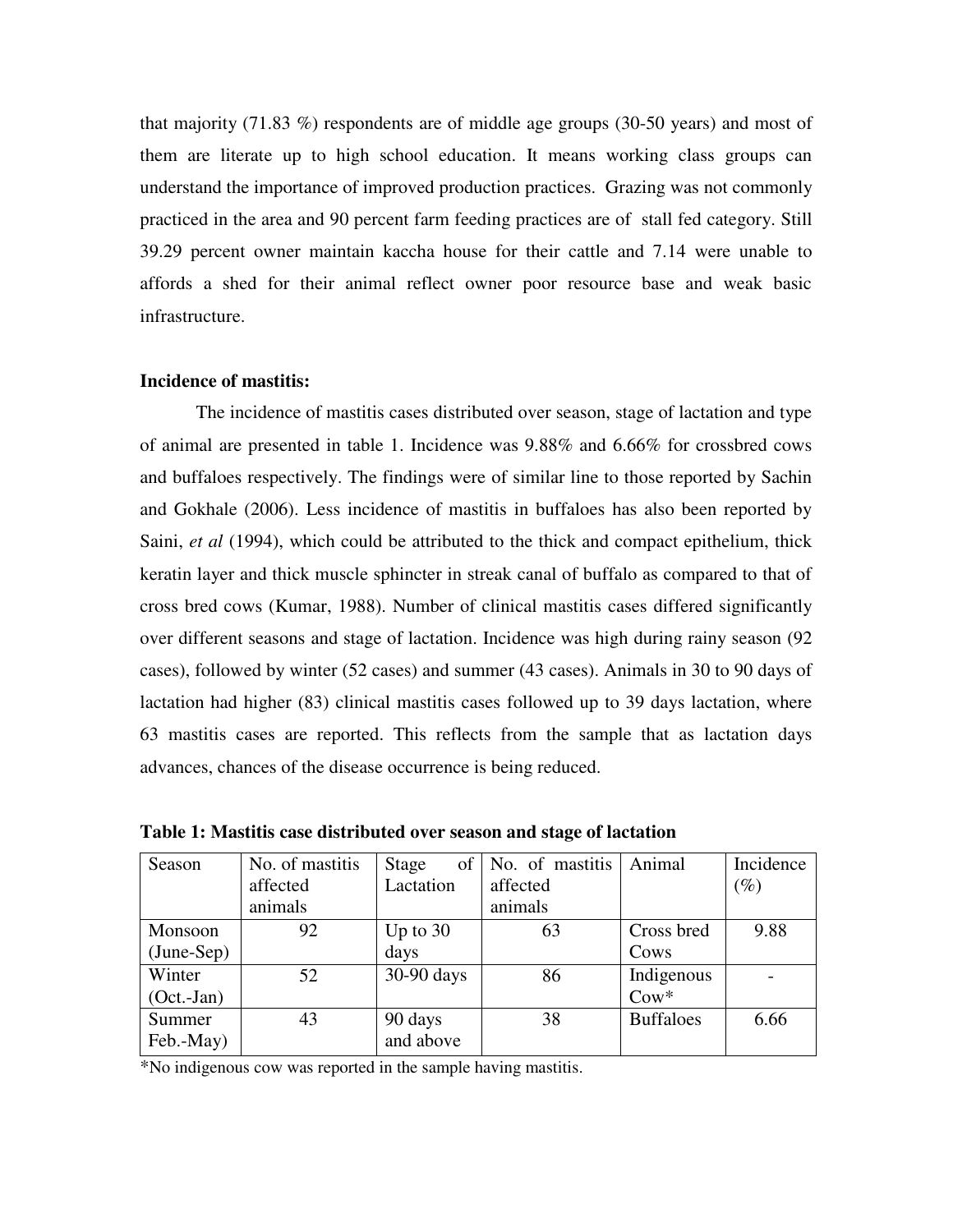#### **Spread of Mastitis:**

Farmer experience and understanding at their farm regarding mastitis is important and recorded accordingly. About 67.86 percent of them feels that poor sanitation and unhygienic condition responsible for this disease followed by non-availability of veterinary services (17.86%) at the door step. Only 7.14 percent farmer believes that poor literacy and un awareness may be the cause for spread of the disease. Agro climate and socio cultural factors are the not the reasons in farmers perception.



#### **Losses due to mastitis in farm animal:**

The overall loss due to mastitis from dairy animals was recorded Rs.1390.46 per lactation, in which 48.53 percent was from production loss followed by veterinary expenses (36.57%), and additional labour (6.98%) .In crossbred cows loss due production account to be Rs. 700.18 (43.95%), while in buffaloes it was accounted for Rs 363.75 and share was found out to be 40.75 per cent. Greater loss in crossbred due to its high production yield period affected during mastitis .The veterinary expenses is cross bred cow is also observed more over buffaloes due to the medicine required for cure mastitis is of high price. This was found out to be Rs. 582.15, whose share was 36.54per cent out of the total loss. Additional labour charges along with sanitation and hygiene were the other costly components reported during the investigation. Similar trend was also observed by Thirunavukkarasu and Prabaharan (1999), where, the total loss from affected cow of 536.25 per lactation and 404.73 in buffaloes.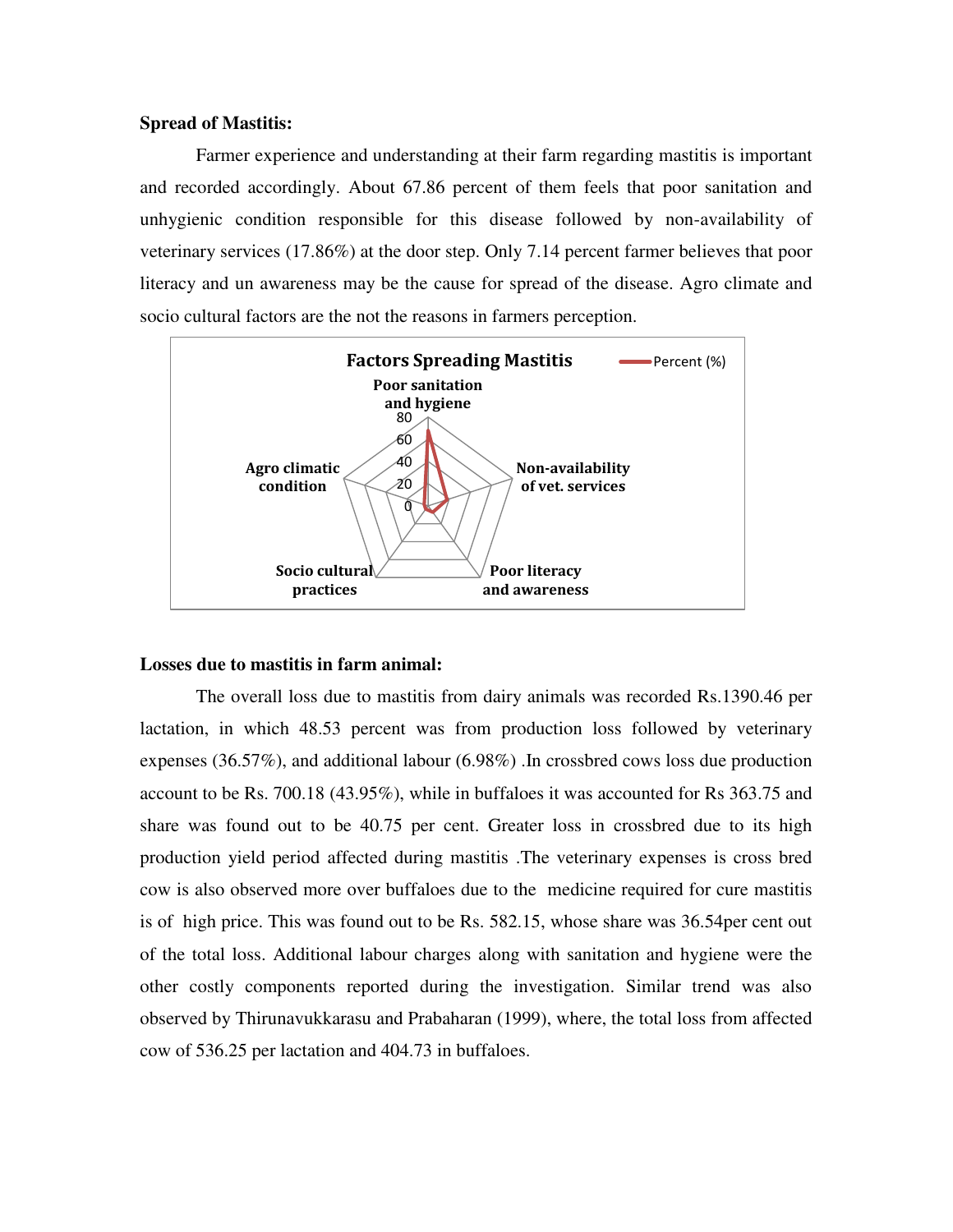| Loss sub heads             | <b>Crossbred cows</b> | <b>Buffaloes</b> | <b>Overall</b>   |
|----------------------------|-----------------------|------------------|------------------|
| <b>Production loss</b>     | 700.18 (43.95)        | 363.75 (40.75)   | 674.74 (48.53)   |
| <i>i</i> . Milk yield loss | 503.04 (31.58)        | 273.75 (30.67)   | 485.69 (34.93)   |
| ii. Discarded milk         | 197.14 (12.37)        | 90.00 (10.08)    | 189.05 (13.60)   |
| Vet. Expenses              | 582.15 (36.54)        | 356.67 (39.97)   | 508.52 (36.57)   |
| i. Medicine                | 505.36 (31.72)        | 290.00 (32.50)   | 432.50 (31.10)   |
| ii. Services               | 76.79 (4.82)          | 66.67 (7.47)     | 76.02 (05.47)    |
| . Sanitation               | 66.07(3.45)           | 53.67 (6.01)     | 65.09(4.68)      |
| <i>i</i> . Stall hygiene   | 47.68 (2.30)          | 37.50 (4.20)     | 46.87 (03.37)    |
| ii. Milk hygiene           | 18.39(1.15)           | 16.17(1.81)      | 18.22 (01.31)    |
| Miscellaneous              | 144.47 (9.06)         | 118.33 (13.26)   | 142.11 (10.22)   |
| i. Additional labour       | 98.93 (6.21)          | 78.33 (8.78)     | 96.99 (6.98)     |
| ii. Equipments, etc.       | 45.54(2.85)           | 40.00 (4.48)     | 45.12<br>(3.24)  |
| Total                      | 1592.87 (100.00)      | 892.42 (100.00)  | 1390.46 (100.00) |

**Table 2: Average loss per lactation due to mastitis in farm animals (in Rs.).** 

Figures in parentheses indicates percentage of total loss in farm

Besides, reduction in milk yield, various antibiotics, analgesics, anti-inflammatory drugs and intra mammary infusions were used for treating, indicates a definite loss to the farmers. As per market opinion, a complete fibrosis of one quarter causes on an average decrease in animals market value by Rs. 4000 and Rs. 2500 for cross bred and buffaloes respectively (Kumar *et al,* 2010).Based on population statistics as per 18th livestock census (2007) and incidence of clinical mastitis obtained by field survey, the economic loss per annum due to clinical mastitis was estimated to be 1.48 crores.

# **Conclusion:**

Mastitis is an important production disease in dairy animal. It has economic consequences on small farm holder profit margin and their farm economy. The l loss was estimated in the tune of Rs.1390.46 per lactation, in which 48.53 percent share was from milk loss and 36.57 % share was from cost of medicine and veterinary expenses. Greater loss in crossbred due to its high production yield, affected during the mastitis period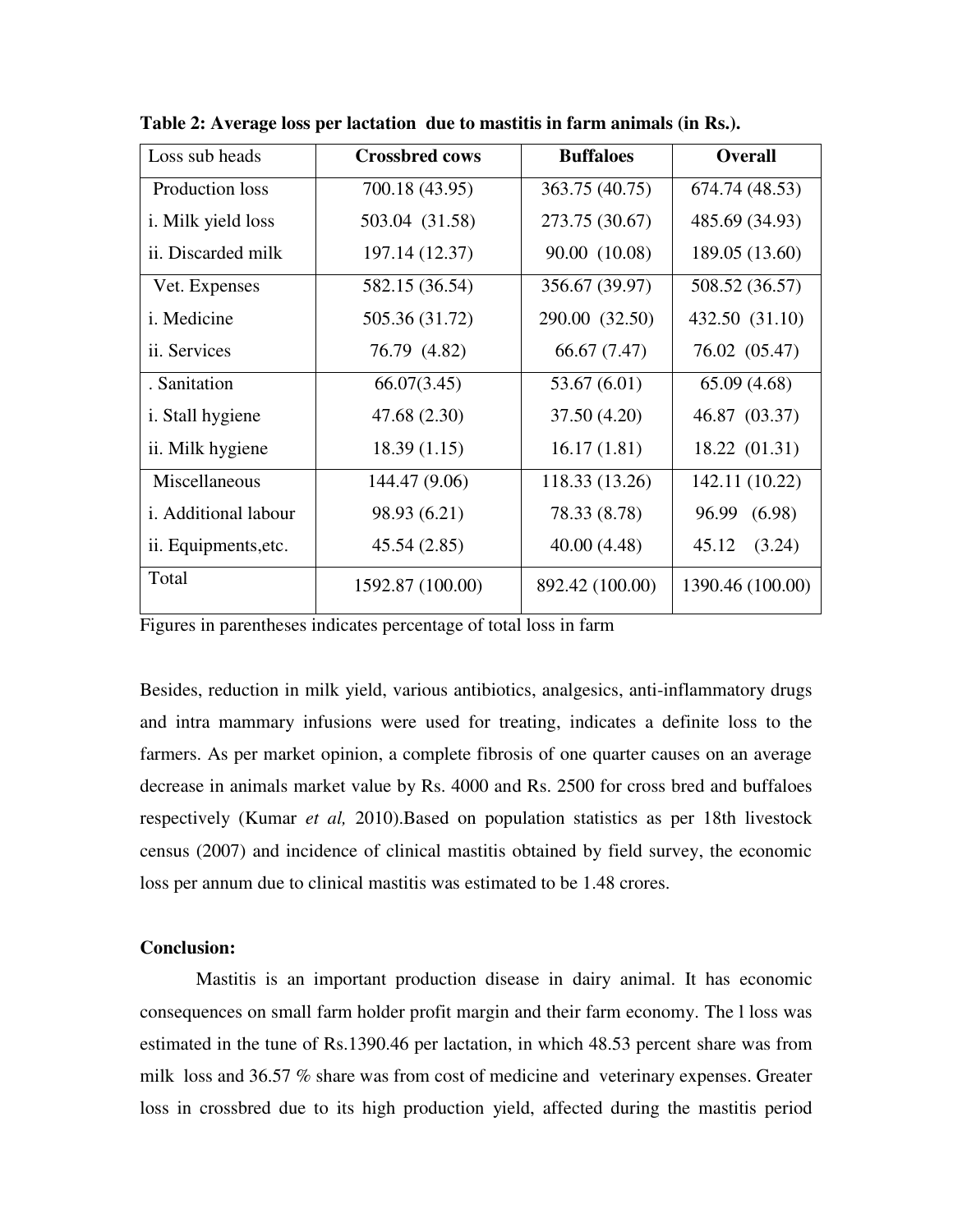reported. As the cost of treatment is high, inadequate sanitation, hygiene and poor veterinary services were the factors reported responsible for occurrence of the disease. So, effective preventions at the farm to the greater extent may be suggested. Further, having complexity in translating these effects into economic losses, it needs to be done for a specific farm and a specific economic context. Therefore, the results regarding the economic impact of mastitis should rather not be directly compared.

## **References:**

- Bardhan, D 2013. Estimates of economic losses due to clinical mastitis in organized dairy farms, *Indian J. Dairy Science*. Vol. 66, No 2, pp 168-172.
- Hogeveen, H., 2005 Mastitis is an economic problem, *British Mastitis* Conf., Warwickshire, United Kingdom.
- Kumar, B. 1988 Studies on incidence, chemotherapy and control of mastitis in cattle and buffalo, Unpublished M.V.Sc. thesis submitted to PAU, Ludhiana.
- Kumar, G. S. N, Apannavar, M. M., Surnagi, M. D and, Kotresh, A. M. 2010 Study on incidence and economics of clinical mastitis *Karnataka J. Agric. Science*, 23 (2): 407-408.
- Mathew L and Menon D G. 2008. Economic impact of FMD in Chazhoor Panchayath. *Veterinary World* **1** (1) : 5–6.
- McInerney J.P., Howe K.S., Schepers J.A., 1992 A framework for the economic analysis of disease in farm livestock, *Prev. Vet. Med.* 13, 137–154.
- Sachin Joshi and Suresh Gokhale, 2006 Status of Mastitis as an emerging disease in periurban dairy farms in India. Ann. New York Acad. Sci., 1081, p. 74.
- Saini, S.S, Sharma, J.K. and Kwatra, M.S. 1994 *Indian J. Dairy Science*, 47: 103:106.
- Selvaraju G., M. Geetha, , S Saravanan,. and A. Manicavasaka Dinakaran 2013 Evaluation of indirect tests for screening subclinical mastitis in dairy cows. *Indian J. Dairy Science,* Vol. 66, No. 1, pp. 55-57.
- Senthikumar V and Thirunavukkarasu M. 2010. Economic lossesdue to sheep pox in sheep farms in Tamil Nadu. *TamilnaduJournal of Veterinary and Animal Sciences*  **6** (2): 88–94.